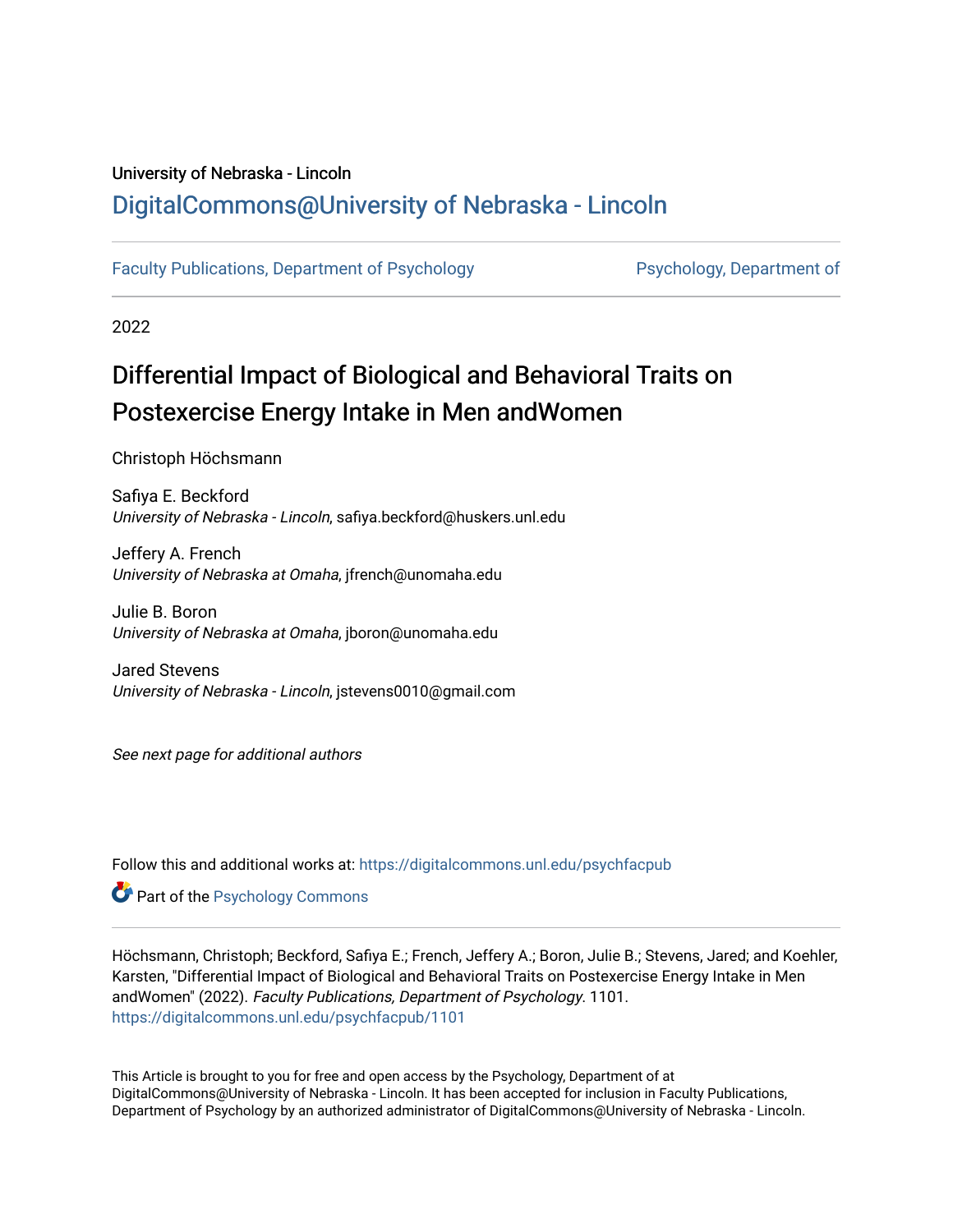## Authors

Christoph Höchsmann, Safiya E. Beckford, Jeffery A. French, Julie B. Boron, Jared Stevens, and Karsten Koehler